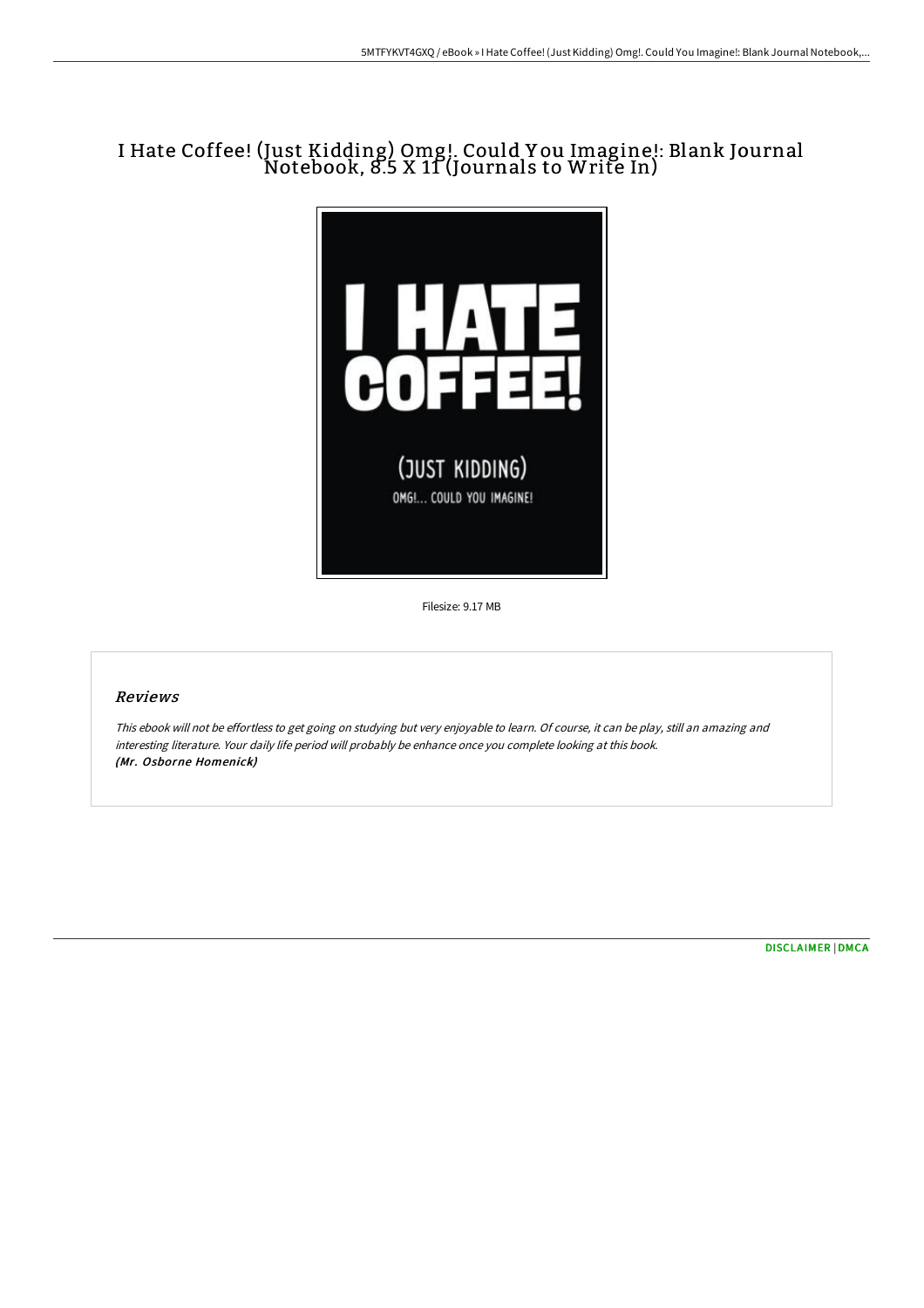## I HATE COFFEE! (JUST KIDDING) OMG!. COULD YOU IMAGINE!: BLANK JOURNAL NOTEBOOK, 8.5 X 11 (JOURNALS TO WRITE IN)



To read I Hate Coffee! (Just Kidding) Omg!. Could You Imagine!: Blank Journal Notebook, 8.5 X 11 (Journals to Write In) eBook, remember to refer to the web link below and save the ebook or gain access to additional information which might be highly relevant to I HATE COFFEE! (JUST KIDDING) OMG!. COULD YOU IMAGINE!: BLANK JOURNAL NOTEBOOK, 8.5 X 11 (JOURNALS TO WRITE IN) ebook.

Createspace Independent Publishing Platform, 2017. PAP. Condition: New. New Book. Shipped from US within 10 to 14 business days. THIS BOOK IS PRINTED ON DEMAND. Established seller since 2000.



to Write In)